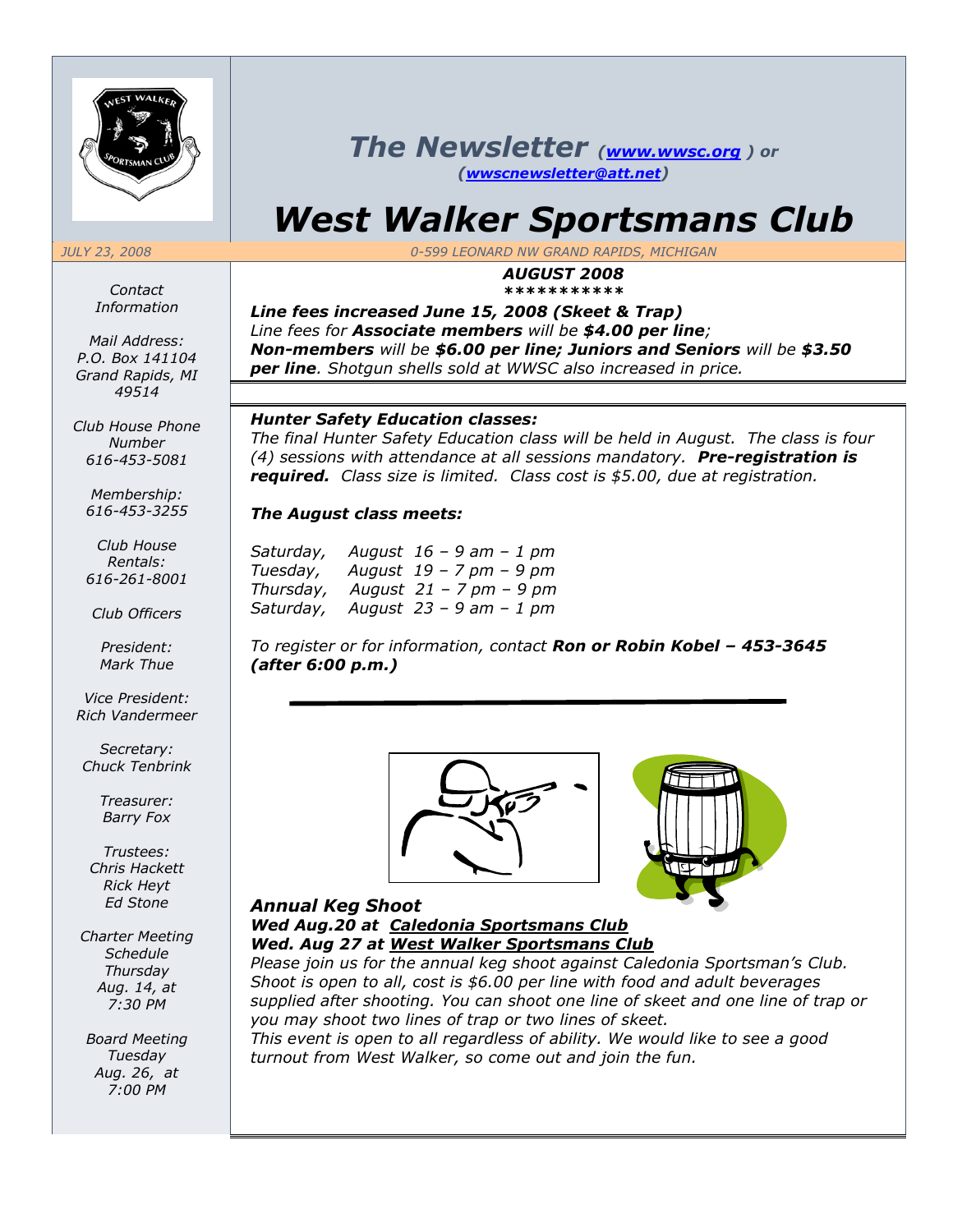

*Archery*

*Wednesday*

*Thursday AM & PM*



*Shotgun*

*Wednesday*

*9AM – 12*

*6PM – 10PM*

*Saturday*

*10AM -2PM*

*Sunday*

*10AM – 2 PM*

*\*\*\*\*\*\*\*\*\*\*\*\**

#### *Use of the Charter Range is reserved for Charter Members and/or for supervised club activities*

#### *\*\*\*\*\*\*\*\*\*\*\**

#### *Newsletter editor*

*Russ Hodder 616- 453-6220 wwscnewsletter@ att.net*

*Support & Pray for Our Troops*

#### *\*\*\*\*\*\*\*\*\*\*\*\*\*\*\*\*\*\*\*\*\*\*\*\*\*\*\*\*\*\*\*\*\*\*\*\*\*\*\*\*\*\*\*\*\*\*\*\*\*\*\*\*\*\*\*\*\*\*\*\*\*\*\*\*\*\*\**

# *Big Gun Raffle Winner*

 *Big Gun Raffle winner is Leon Steele ticket # 23, he wins a Charles Daly 12 Ga. S/A shotgun w/camo synthetic stock*

# Women in theOutdoors Event!

### **Calling All Women Outdoor Enthusiasts**!

This event is a great opportunity to try new outdoor activities, increase your confidence, broaden your abilities, and meet new people

Ever wanted to learn a new outdoor skill but were not quite sure how to go about it? Your paid registration fee of \$45 includes four exciting outdoor classes with hands-on experience, lunch and snacks, excellent instruction and program materials, use of all equipment and club facilities, and a one-year Women in the Outdoors membership in the National Wild Turkey Federation. No experience or equipment is required! Classes are geared toward and attended by women.

## **September 13, 2008 8:00 a.m. to 5:00 p.m. West Walker Sportsmans Club** 0-599 Leonard Street NW, Grand Rapids, Michigan **Contact: Jackie Bourgard (616) 261-8001**

[jbourgard@comcast.net](mailto:jbourgard@comcast.net) *\*\*\*\*\*\*\*\*\*\*\*\*\*\*\*\**



# **Fencing project at West Walker Sportsmans Club begins**

The project will consist of erecting a high ten feet fence around the perimeters of the club's properties. The fence will inhibit people from gaining access to the club's lands behind the shooting ranges. Safety is our number one goal. A number of charter members and a non-member volunteered their time on two weekends to clear club property so the commercial fencing company can begin. It is amazing how thick the underbrush was and the number of trees that had to be removed. The group used machetes, weed whackers, a chainsaw, ATV with winch, the Club's Ford tractor with a brushhog on the back and good old human brute strength. The picture above shows one of the cleared right-of-ways after the group finished.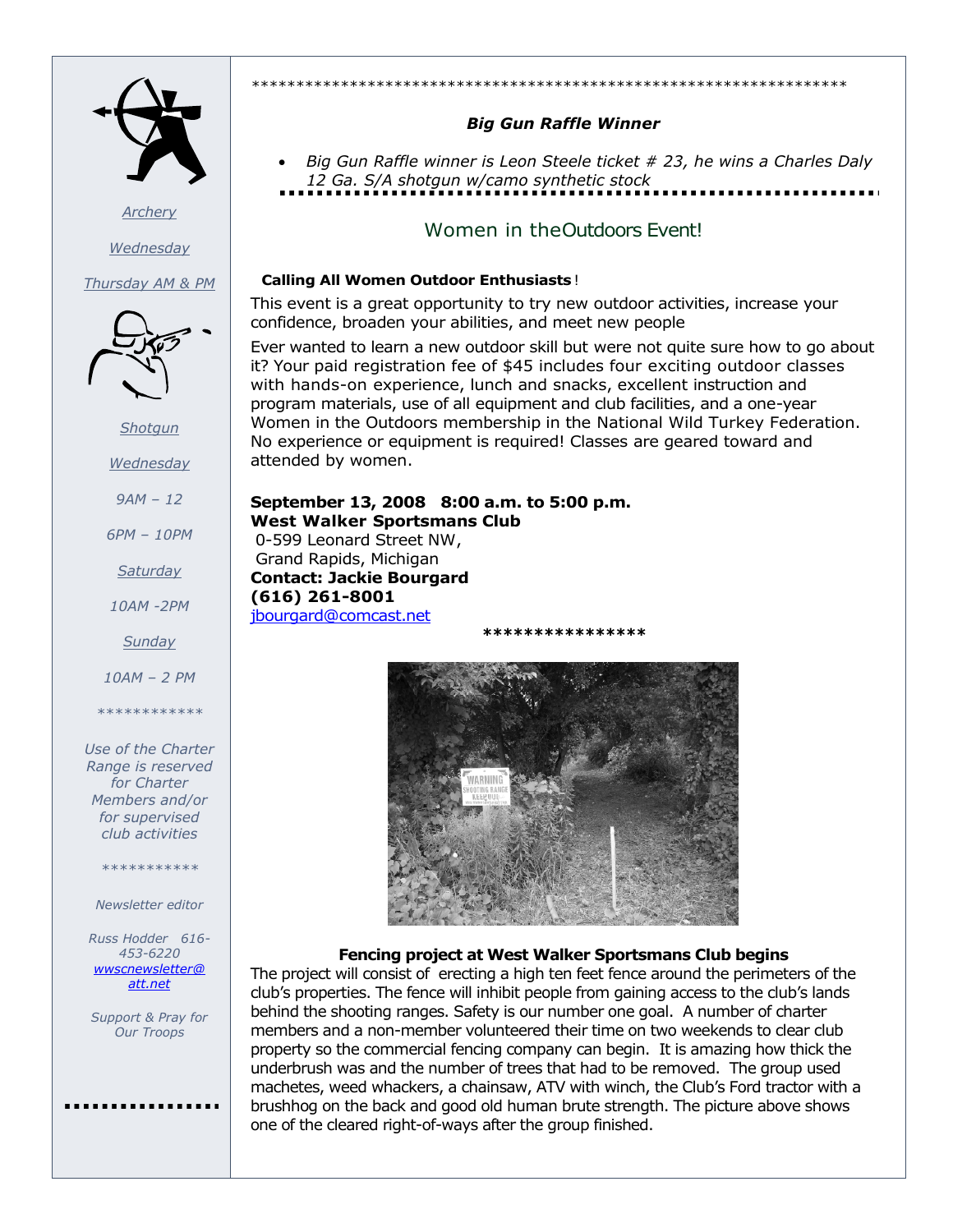|             | Saturday  | Trap & Skeet<br>10AM-2PM<br>$\sim$ | Steel Plate shoot<br>9 Trap & Skeet<br>10AM-2PM<br>10AM-3PM           | 16 Hunter Safety<br>9AM-1PM No T&S<br>IHMSA Silhouette<br>Match<br>Class | Hunter Safety<br>9AM-1PM<br>NO <sub>T&amp;S</sub><br>Class<br>23          | Trap & Skeet<br>10AM-2PM<br>30                              | No Trap & Skeet<br>Note: No T&S is          |
|-------------|-----------|------------------------------------|-----------------------------------------------------------------------|--------------------------------------------------------------------------|---------------------------------------------------------------------------|-------------------------------------------------------------|---------------------------------------------|
|             | Friday    | $\overline{\phantom{a}}$           | $\infty$                                                              | $\overline{1}$                                                           | 22                                                                        | 29                                                          |                                             |
|             | Thursday  |                                    | West Michigan<br>Duck Hunters<br>7PM-9PM<br>Meeting<br>$\overline{ }$ | Meeting 7:30PM<br>WWSC Charter<br>$\overline{1}4$                        | Hunter Safety<br>7PM-9PM<br>Class<br>$\overline{z}$                       | 28                                                          |                                             |
|             | Wednesday |                                    | Trap & Skeet<br>9AM-Noon<br>6 Archery<br>6PM-10PM                     | Trap & Skeet<br>Archery<br>9AM-Noon<br>6PM-10PM<br>13                    | Keg Shoot Caledonia<br>Trap & Skeet<br>20 Archery<br>9AM-Noon<br>6PM-10PM | Trap & Skeet<br>27 Archery<br>Keg Shoot<br>9AM-Noon<br>WWSC |                                             |
|             | Tuesday   |                                    | m                                                                     | $\overline{12}$                                                          | 19<br>Hunter Safety<br>Class<br>7PM-9PM                                   | 26<br>WWSC<br>Board Meeting                                 |                                             |
|             | Monday    |                                    | Meeting<br>7 PM<br><b>NWTF</b><br>4                                   | $\Xi$                                                                    | $\frac{8}{1}$                                                             | 25                                                          |                                             |
| August 2008 | Sunday    |                                    | Trap & Skeet<br>10AM-2PM                                              | Trap & Skeet<br>10AM-2PM<br>$\overline{10}$                              | 17<br>Trap & Skeet<br>10AM-2PM                                            | Trap & Skeet<br>10AM-2PM<br>$\overline{24}$                 | Trap & Skeet<br>10AM-2PM<br>$\overline{31}$ |